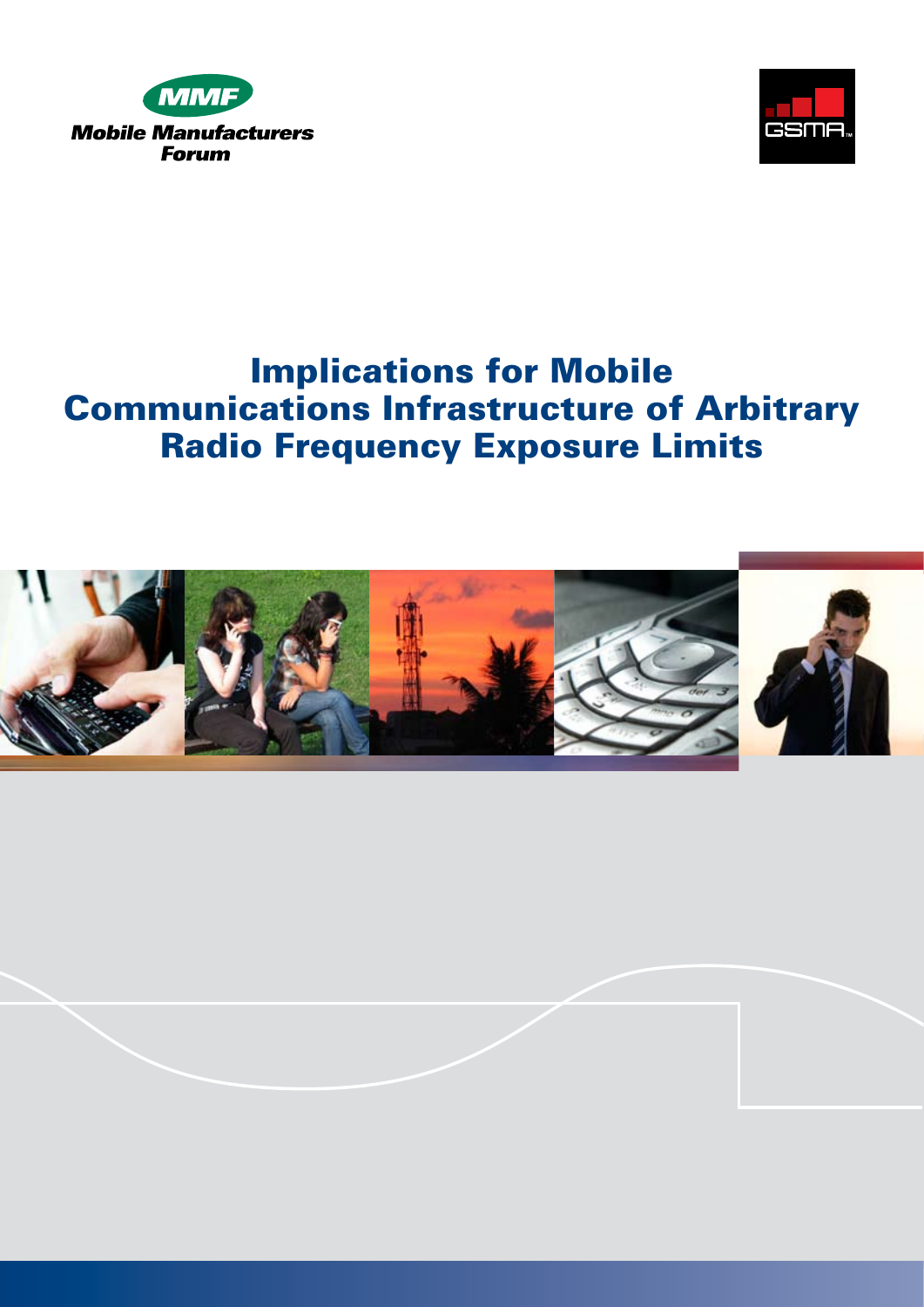# **Contents**

| <b>Executive Summary</b>                                                 | 1  |
|--------------------------------------------------------------------------|----|
| <b>Introduction</b>                                                      | 3  |
| <b>RF exposure from base stations</b>                                    | 3  |
| Compliance boundaries                                                    | 4  |
| Typical exposure levels from base stations                               | 4  |
| Reduced limits: practical implications for network rollout and operation | 5  |
| Compliance distances become unacceptably large                           | 5  |
| Difficulties for co-location and site-sharing                            | 6  |
| Impact for the provision of additional services using existing sites     | 7  |
| Reducing power output of antennas affects network coverage               | 7  |
| Reducing power output of antennas results in the need for more antennas  | 8  |
| Reduced limits will require more in-situ measurements                    | 9  |
| Cost implications                                                        | 9  |
| Reduced limits: policy implications for government and the community     | 9  |
| The absence of a scientific rationale                                    | 9  |
| Reduced limits increase public concern                                   | 10 |
| Reduced limits affect emergency services                                 | 10 |
| Reduced limits result in an increase in the number of base stations      | 11 |
| Reduced limits mean base stations operating 'closer' to the limits       | 11 |
| Reduced limits ignore the overall policy environment that the            | 12 |
| mobile communications industry operates within                           |    |
| <b>Conclusions</b>                                                       | 13 |
| <b>Annex A</b>                                                           | 14 |
| General network operation and design principles                          | 14 |
| <b>Base stations</b>                                                     | 14 |
| Directivity of base station antennas                                     | 14 |
| Site design considerations                                               | 15 |
| Mobile phones                                                            | 15 |
| <b>Annex B</b>                                                           | 16 |
| <b>Existing standards for assuring compliance</b>                        | 16 |
| <b>Annex C</b>                                                           | 17 |
| Typical compliance distances for different base station antenna types    | 17 |
|                                                                          |    |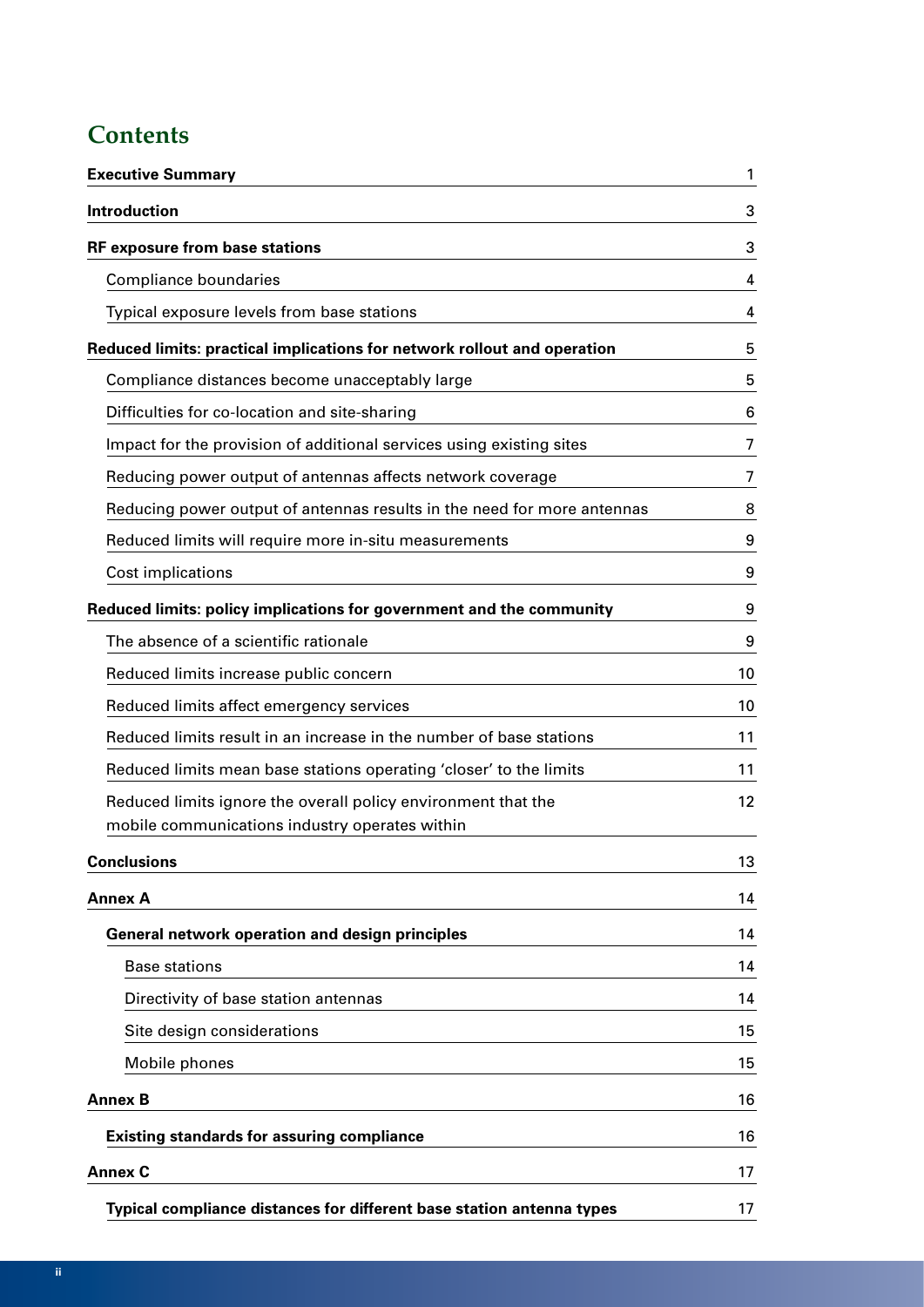

## **Executive Summary**

Wireless communication services provide substantial social, economic and personal-safety benefits. To work efficiently mobile communication networks need sufficient infrastructure to meet the coverage and service quality expected by consumers, and often mandated by governments through licence conditions. As consumer demand increases and the range of wireless communications options expands additional infrastructure is required.

The mobile communications industry encourages governments to adopt radio frequency (RF) exposure limits for mobile communications infrastructure that are based on the recommendations of the International Telecommunications Union (ITU) and the World Health Organization (WHO). Compliance with these recommendations will provide protection for all persons against all established health risks from exposures to RF signals.

RF measurements near base station sites show that public exposures to radio signals are typically hundreds or even thousands of times below the accepted international safety recommendations.

However, public concern over the deployment of this infrastructure in some countries has led to the adoption of arbitrary restrictions, such as lower national exposure limits. These restrictions are not based on a clear scientific rationale taking into account the weight of research. Such measures provide no additional health protection for the community but they do have a real impact on efficient network deployment and operation. This paper examines the technical and public policy implications of arbitrarily lower RF limits.

In essence the key technical and network related implications of lower limits can be summarised as follows:

- • **Larger compliance zones:** Without site modification, lower exposure limits result in larger compliance distances, or compliance zones, around a base station site. The compliance zones may become unrealistically large, and reach publically accessible areas;
- • **Difficult site sharing:** Lower limits can adversely affect the ability of network operators to co-locate and site share, resulting in an overall increase in the numbers of base station sites and therefore greater energy use;
- More sites needed: As the technology evolves, lower exposure limits can limit the number of services that can be provided at any given site, resulting in inefficient deployment and an overall increase in the number of sites required by a given operator;
- • **Gaps in coverage:** To ensure compliance with lower limits the power output of antennas may have to be reduced. However, such a reduction in an existing network will affect coverage and create 'gaps' in the network, which will either result in patchy service and dropped calls, or require additional base stations to be deployed to restore coverage.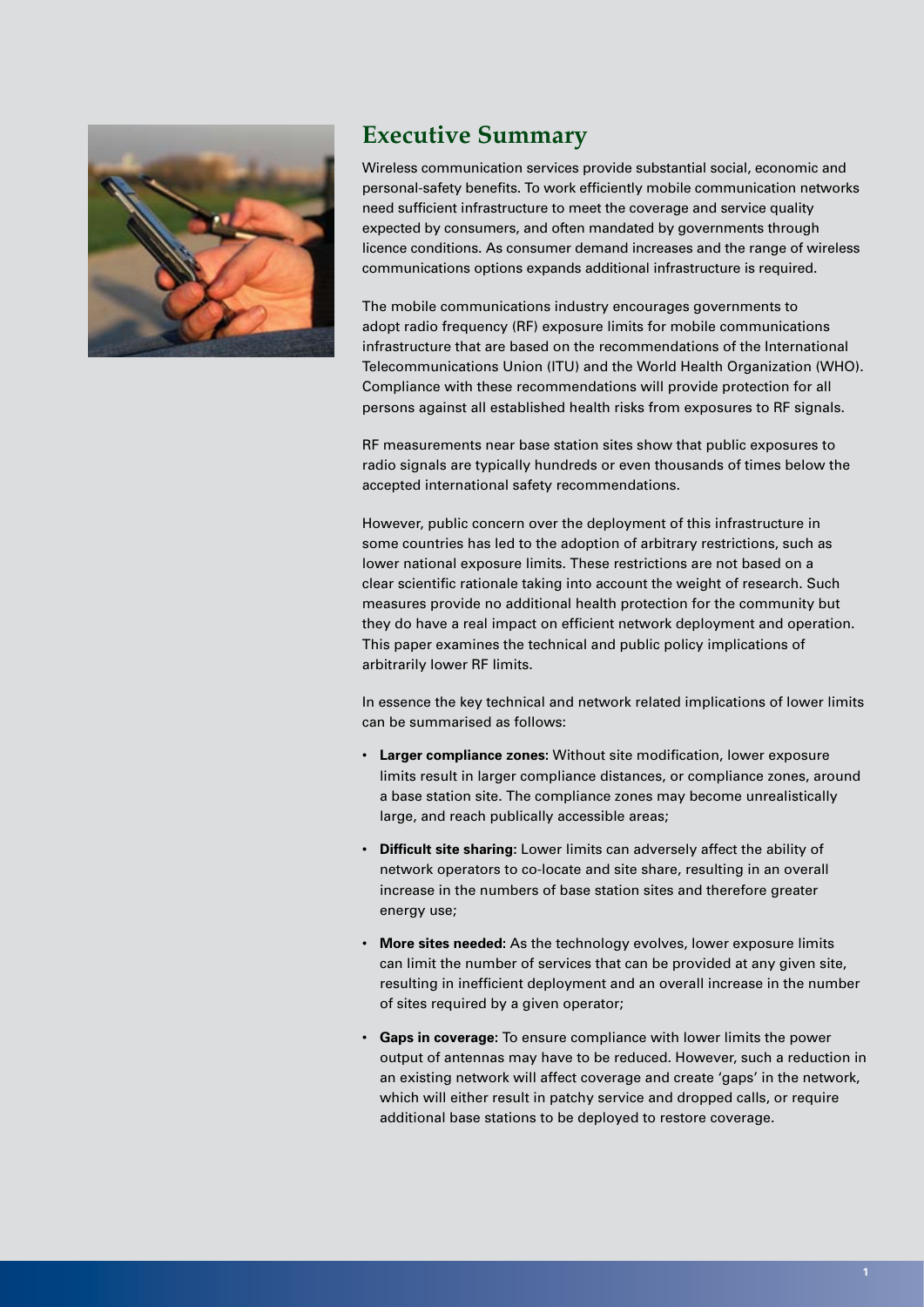In addition, lower exposure limits give rise to a number of policy implications for government and the broader community, namely:

- • **Lack of science based rationale:**  The internationally recommended exposure limits have a strong scientific basis, whereas the adoption of lower limits becomes purely an arbitrary exercise which lacks a scientific rationale;
- **Perception of less protection:** Lower exposure limits may result in very little apparent change to the measured signal level in public areas near a given site but the site may be perceived as operating at a 'higher' level because the margin between the measured level and the reduced limits is less;
- **More base station applications:** In many cases lower limits will simply result in an increased number of base stations to provide equivalent service. In view of the fact that proposals for lower limits are often discussed when there is community unease with base station deployment, imposing a policy change that results in more base stations is not likely to reassure the public, and based on experiences in other countries, most often leads to increased levels of concern.

Finally, such proposals ignore the overall policy environment that mobile communications networks operate within:

- • There is a substantial amount of scientific research that has been undertaken into the overall safety of RF. This has resulted in development of protective and internationally accepted RF exposure standards.
- • Both the standards and the underlying research are subject to ongoing review.



- All products, both on the network and on the device side, are designed and tested for compliance with the standards.
- Networks are inherently efficient, minimising the output powers of both the base stations and devices to only that which is required to provide the services.
- Industry (and government) communicate openly on the issues and continue to support ongoing research to address any remaining gaps in scientific knowledge.

For the above reasons, the mobile communications industry believes that the adoption of limits below those established by ICNIRP and recommended by the WHO represents a poor policy choice without evidence of health benefits, and one that actually threatens the proven safety, security and economic benefits that mobile communications provide to the community at large.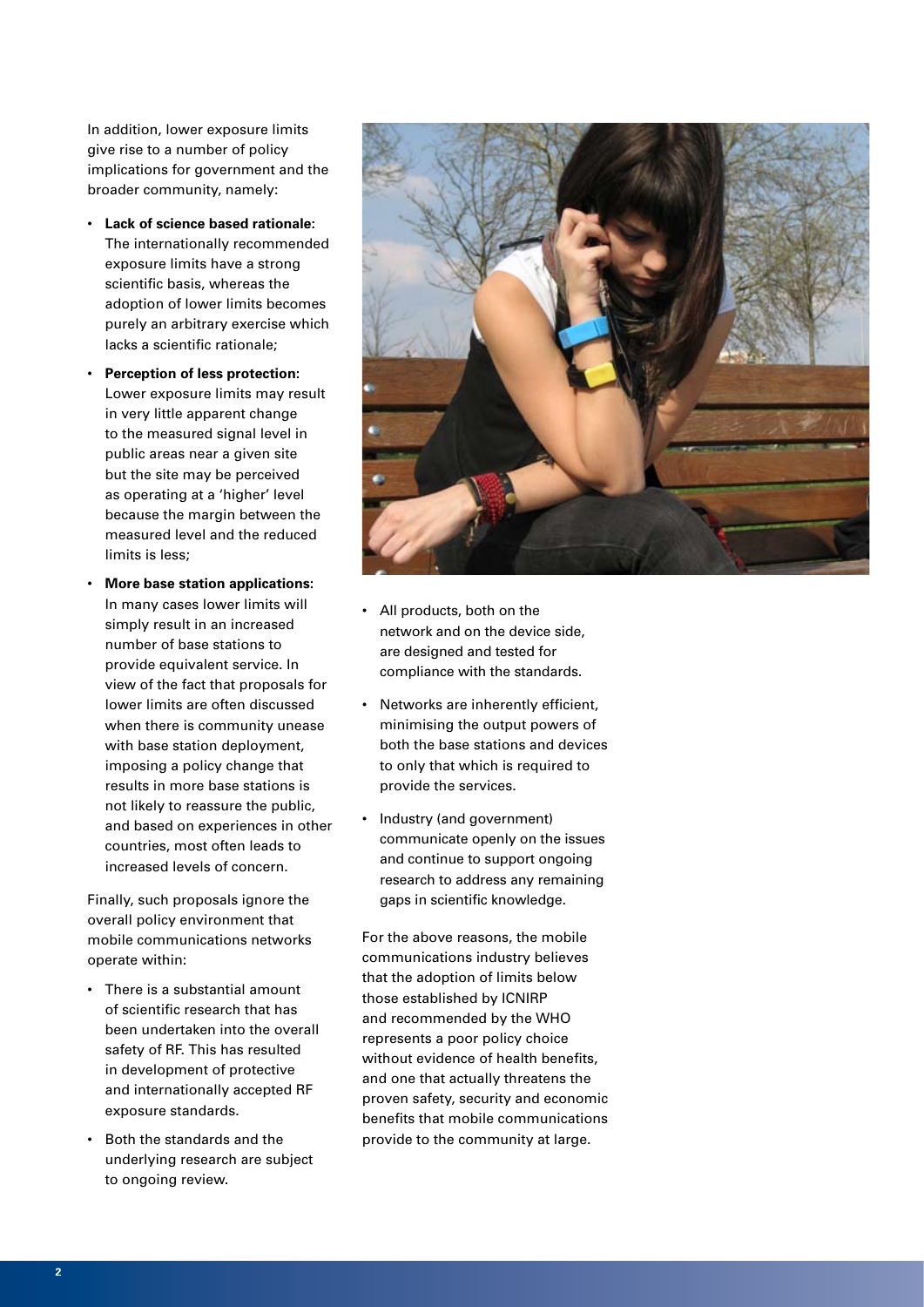# **Introduction**

Wireless or mobile communication services continue to grow substantially around the world, and provide enormous benefits to our communities, our economy and to each of us individually. However, to work efficiently mobile communication networks need sufficient infrastructure to meet the coverage and service quality expected by consumers, and required by governments. As consumer demand increases and the range of wireless communications options expands additional infrastructure is required.

The infrastructure is made up of an interconnected network of antenna sites called 'base stations.' The antennas transmit the radio frequency (RF) electromagnetic fields (also called radio waves) that are fundamental for mobile communications. The intensity of the RF fields is assessed in order to guarantee compliance with existing safety standards.

The safety standards, or *exposure standards*, specify the maximum RF intensity that is accepted for a person to be exposed to, or the *exposure limit*. There are limits for the general public, and other less restrictive limits, for occupational groups.1

The exposure standards in most countries are, as recommended by the World Health Organization (WHO) and the International Telecommunications Union (ITU), national adoptions of the guidelines set by the International Commission on Non-Ionizing Radiation Protection (ICNIRP). ICNIRP continually reviews the scientific research performed

around the world into the health effects associated with exposure to RF fields. Such research has been undertaken for over 50 years, investigating a large number of frequencies, modulations and power levels to determine the possibility of adverse health effects.

ICNIRP uses the resulting body of scientific knowledge to develop appropriate recommendations for safety levels for the public as well as for occupational workers. The ICNIRP guidelines include a 50-fold safety margin for the general public, and the limits have been designed to protect all members of the community including the sick, elderly and children.

RF measurements near base station sites typically show public exposures to radio waves that are hundreds or even thousands of times below the ICNIRP exposure limits.

In some countries, however, public unease about the deployment of base stations has led to calls for the adoption of lower national exposure limits. Such proposals have no scientific basis, and would provide no additional protection against any established health risks. Instead, such proposals could entail a dramatic increase in the number of base station antennas needed for maintaining a mobile communications network, increase public concern, and hinder the development of new communication services.

Some computer modelling results are included in this document in order to visualize the impact on existing mobile communications services of proposed lower limits. These examples compare ICNIRP's electric field strength limit of 41 V/m at 900 MHz with proposed limits of 3 V/m and 0.6 V/m (also at 900 MHz).<sup>2</sup>

# **RF exposure from base stations**

Base station antennas transmit RF electromagnetic fields (also called radio waves or EMF) in patterns that are typically very narrow in the vertical direction (height) but quite broad in the horizontal direction (width). The RF field intensity generally decreases rapidly the greater the distance from the antenna, but because of the narrow vertical spread of the beam, the RF field intensity on the ground directly below the antenna is also extremely low. Further information on base stations can be found in Annex A.



<sup>1</sup> See the publication *RF Safety at Base Station Sites*, available from our websites.

<sup>2</sup> Note that throughout this document comparisons are made between squared field strength levels and squared limit values, since these are related to the absorbed power in the body. Therefore, 3 V/m is 0.5% (3\*3/41\*41) and 0.6 V/m is 0.02% (0.6\*0.6/41\*41) relative to the ICNIRP recommendation.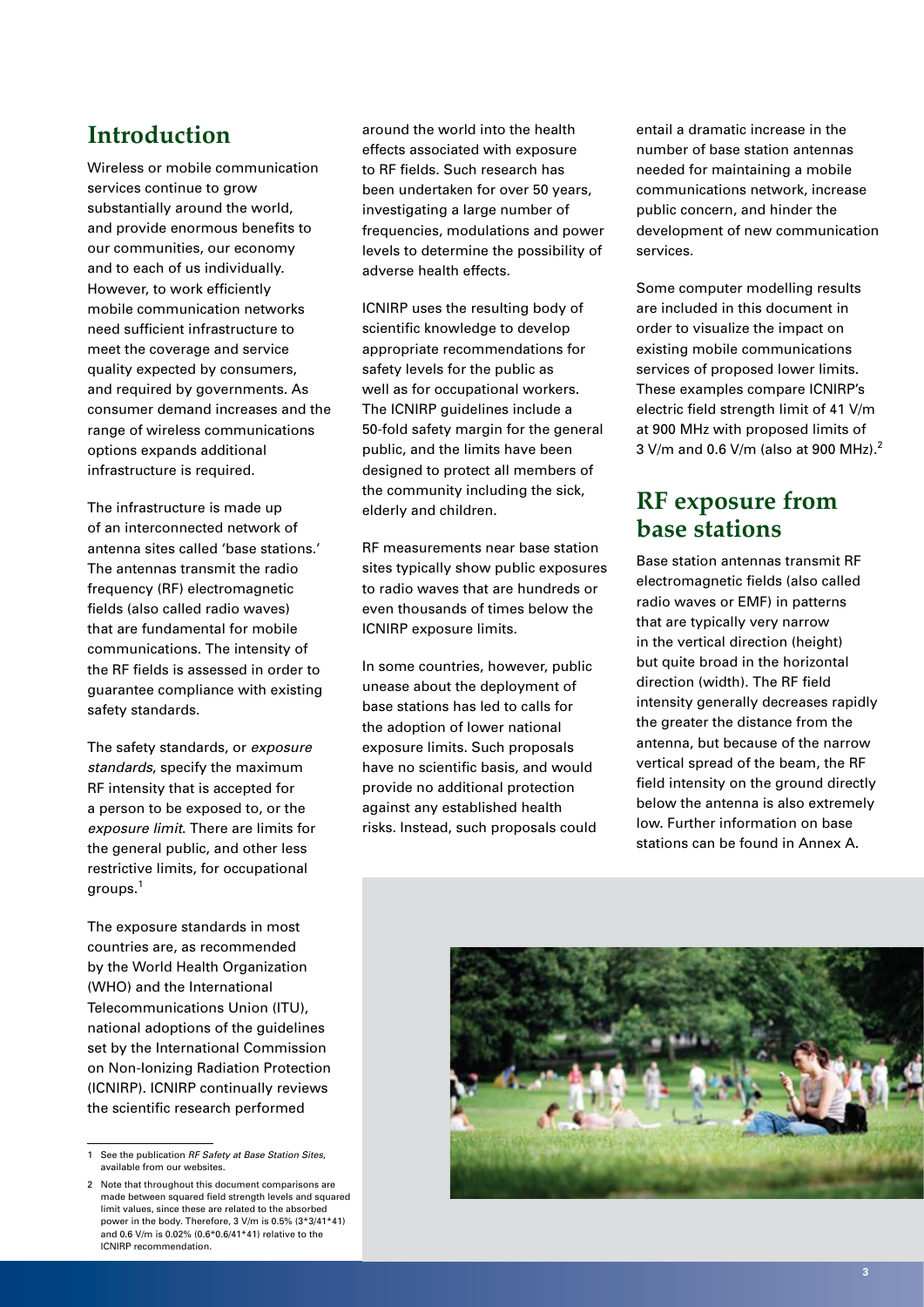#### **Compliance boundaries**

Around each base station antenna a compliance boundary is established for workers and the public, see Figure 1. This boundary is located at the distance from the antenna where the RF field intensity coincides with the exposure limits. Inside the boundary, closest to the antenna, the RF field intensity may exceed the limits. This region is often called the compliance zone, since measures must be taken to restrict people's access to this area. Since there are different exposure limits for the general public and for occupational workers, there are two compliance boundaries.

Exposure standards and compliance standards applicable to base stations are discussed in Annex B. Further information about the antenna types used in base stations, and their typical compliance boundaries, can be found in Annex C.

#### **Typical exposure levels from base stations**

When a base station is being considered for construction, engineers determine the compliance boundary. This assessment will be based on conditions that overestimate the real exposure in actual operation, for example, by assuming that the base station is operating a maximum power and that there are simultaneous calls on all available channels. All of these conditions are in reality rarely present, but taking all of them into account will ensure that the base station will be fully compliant with the relevant standards.

When a base station is in operation, it is also possible to do measurements of the RF field intensity in the vicinity of the antenna. These are called *in-situ*  measurements, and can give a

more realistic assessment of the exposure, since they are performed with the base station in normal operation rather than operating at its maximum, in terms of power and call handling.

In most cases, the evaluation of compliance is with reference to the exposure limits established by ICNIRP. These limits are expressed in electric field strength E (unit Volt per metre, V/m) or power density S (unit Watt per square metre, W/m2). The limits for some typical mobile communication frequencies are listed in Table 1.

|                | <b>Table 1. ICNIRP exposure limits for the</b> |  |  |
|----------------|------------------------------------------------|--|--|
| general public |                                                |  |  |

| <b>Frequency (MHz)</b> | E(V/m) | S(W/m <sup>2</sup> ) |
|------------------------|--------|----------------------|
| 900                    | 41     | 4.5                  |
| 1800                   | 58     | 9                    |
| 2000                   | 61     | 10                   |

Regulatory agencies from several countries have undertaken programs to measure a sample of operating base stations to confirm compliance with the exposure limits. Results from these measurement campaigns consistently show that typical RF exposure levels from base stations, in public areas, are hundreds to thousands of times below the ICNIRP limits. According to the World Health Organization (WHO):

*Recent surveys have shown that the RF exposures from base stations range from 0.002% to 2% of the levels of international exposure guidelines, depending on a variety of factors such as the proximity to the antenna and the surrounding environment. This is lower or comparable to RF exposures from radio or television broadcast transmitters.*<sup>3</sup>

**Figure 1.** Compliance boundaries of a sector antenna. The region inside the boundary is where the exposure limits may be exceeded, and thus indicates where access should be restricted.



<sup>3</sup> WHO Fact Sheet 304: http://www.who.int/ mediacentre/factsheets/fs304/en/index.html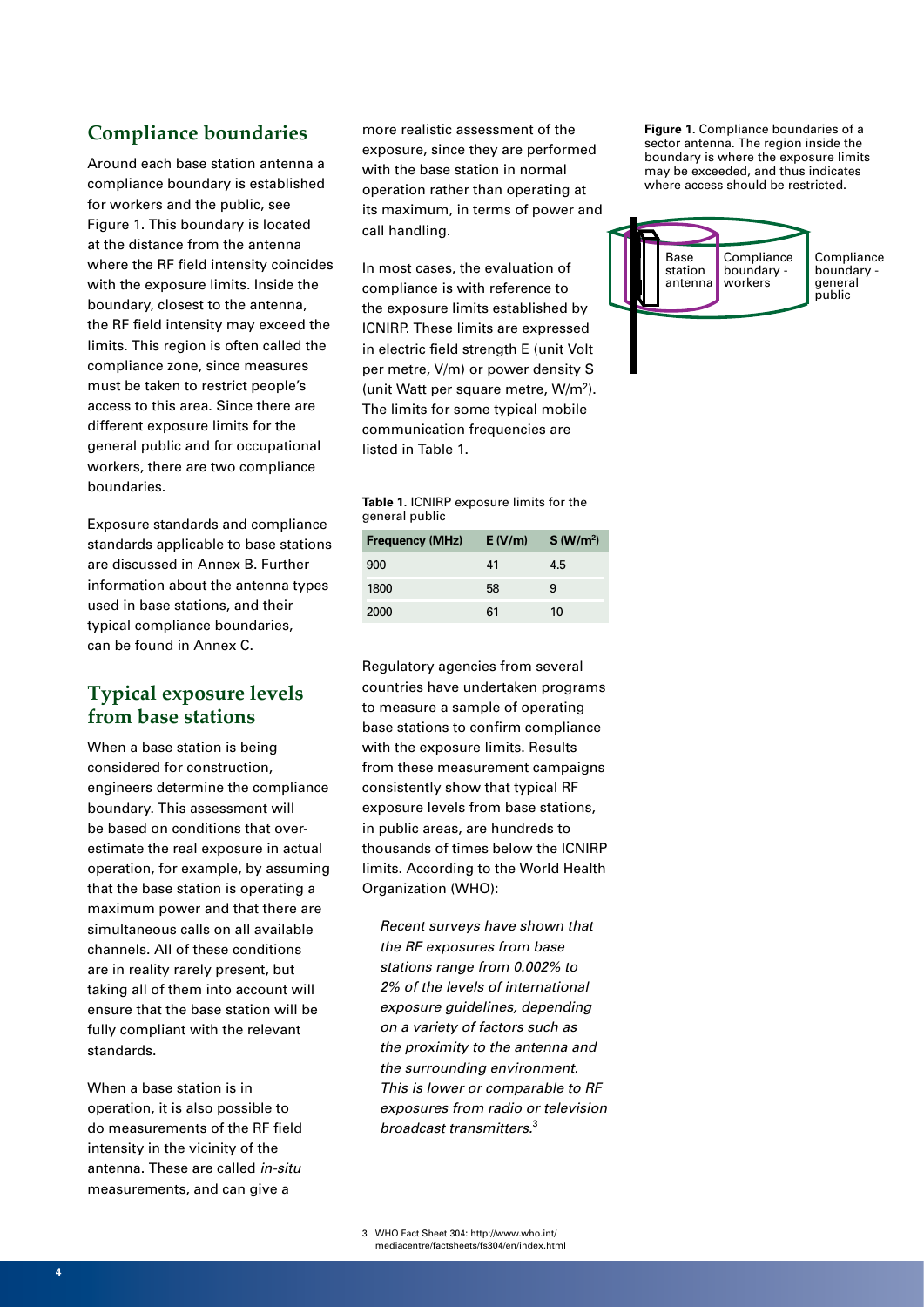**Table 2.** Results of field strength measurements near typical base stations

| Country/agency<br>Year          | <b>Service</b><br>type                                | Range of typical<br>values measured<br>(% of ICNIRP)               | <b>URL/reference</b>                                                                                                           |
|---------------------------------|-------------------------------------------------------|--------------------------------------------------------------------|--------------------------------------------------------------------------------------------------------------------------------|
| Australia/ARPANSA,<br>2007-2009 | GSM, CDMA,<br><b>UMTS</b>                             | $0.001\% - 1.2\%$                                                  | http://www.arpansa.gov.au<br>RadiationProtection/Base<br>StationSurvey/index.cfm                                               |
| Germany<br>2007-2008            | <b>WiMAX</b>                                          | $0.003\% - 1.4\%$                                                  | http://www.emf-forschung<br>sprogramm.de/home/akt_emf<br>_forschung.html/dosi_HF_<br>001.html                                  |
| United Kingdom/<br>Ofcom, 2009  | GSM, UMTS,<br><b>TFTRA</b>                            | $0.0001\% - 0.13\%$                                                | http://www.ofcom.org.uk/<br>sitefinder/audits/                                                                                 |
| Spain/MITyC,<br>2007            | <b>GSM, UMTS</b>                                      | $0.001\% - 0.8\%$                                                  | http://www.mityc.es/<br>telecomunicaciones/Espectro/<br>NivelesExposicion/Informes/<br>Informes%20anuales/<br>informe 2007.pdf |
| Sweden/SSM,<br>2005-2007        | GSM, UMTS,<br>TV, FM radio<br>(and other<br>services) | $0.00002\% - 4.4\%$ <sup>1</sup><br>(mean 0.12%,<br>median 0.004%) | http://www.stralsakerhetsmy<br>ndigheten.se/Global/<br>Publikationer/Rapport<br>/Stralskydd/2008/ssi-<br>rapp-2008-13.pdf      |

Note: Individual measurements will vary from site to site and this data, while based on actual measurements, is provided simply for information purposes.

 $1$  This is the total exposure, of which mobile services is only one part.

Table 2 provides some examples of measurement results obtained near typical sites in different countries. The measurements have been performed at locations where the public has regular access.

The typical exposure levels from base stations are similar to the levels that you find from other RF transmitting sources in the community, including broadcast

**Figure 2.** Spectrum plot of typical radio communications signal levels in a community.



FM and AM radio, TV and paging services. Figure 2 shows typical signal levels in a community.

# **Reduced limits: practical implications for network rollout and operation**

Building upon the background information presented in the preceding sections, we will now consider the impacts of adopting lower RF safety limits for network rollout and operation.

## **Compliance distances become unacceptably large**

The adoption of reduced RF exposure limits would enlarge the compliance distances, or compliance zones, of existing base station antennas. This means restrictions against public access to a larger area around antennas. The required compliance zones in populated areas would become unmanageably large.

Table 3 lists calculated examples of typical compliance distance changes caused by a reduction in exposure limits.

Table 3 shows that the compliance distance for a microcell base station, typically mounted near street level, would expand from 0.5 to 15 m if the limit was reduced to 3 V/m. This means that access would need to be restricted in areas where people normally reside. For indoor base stations, which provide essential fillin coverage inside buildings, the new compliance zone with a 1m diameter would make such deployments more difficult. For a limit of 0.6 V/m, the compliance boundary would cover the entire floor to ceiling area.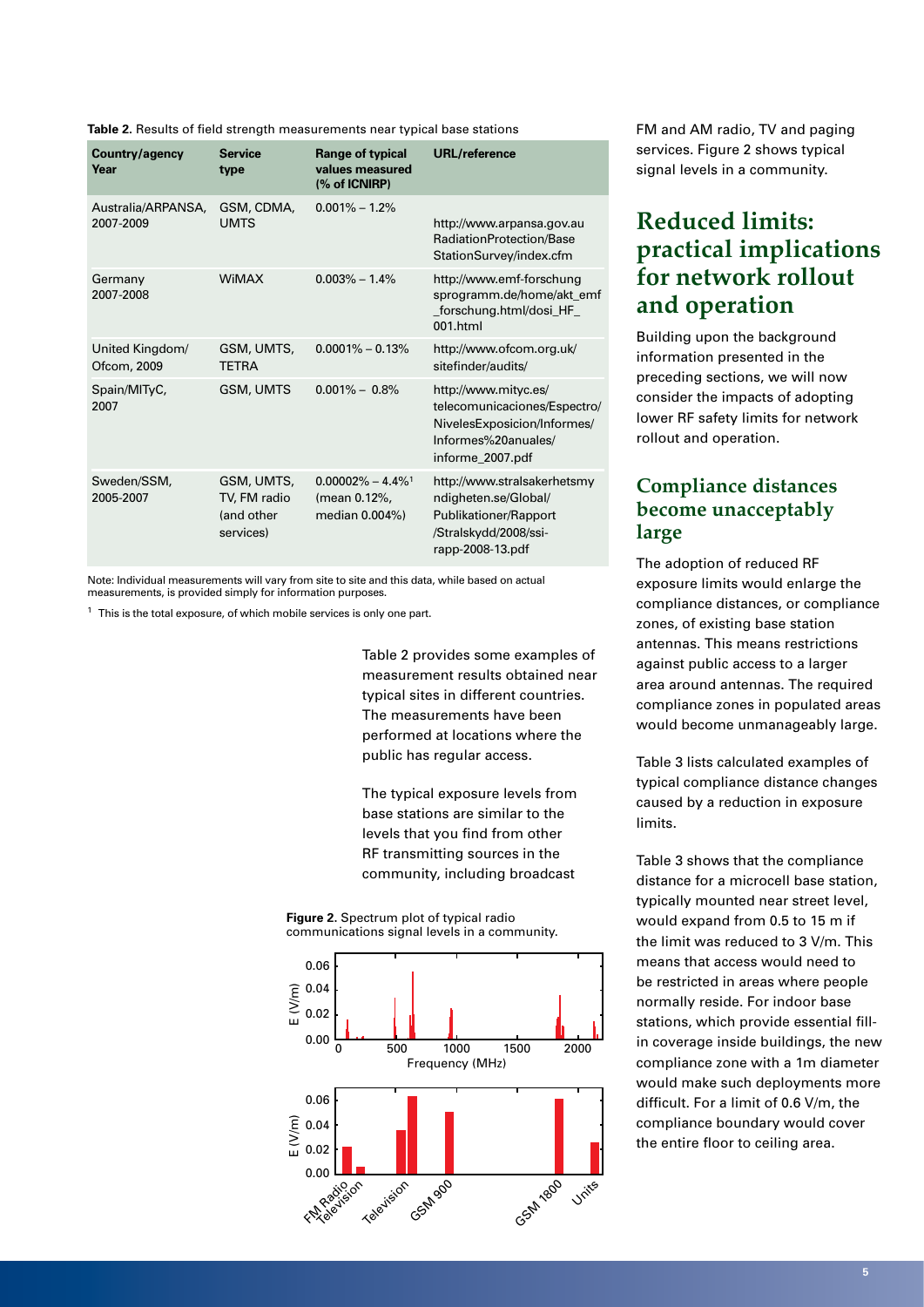**Table 3.** Typical compliance distances at 900 MHz

| <b>Base station type</b> | <b>Compliance</b><br>distance (m)<br>at ICNIRP limit.<br>41 V/m | <b>Compliance</b><br>distance (m)<br>at reduced limit.<br>3 V/m | <b>Compliance</b><br>distance (m)<br>at reduced limit,<br>0.6 V/m |
|--------------------------|-----------------------------------------------------------------|-----------------------------------------------------------------|-------------------------------------------------------------------|
| High mast $($ ~100 W)    | 8                                                               | 100                                                             | 500                                                               |
| Low mast $(~10 W)$       | $\mathfrak{p}$                                                  | 30                                                              | 165                                                               |
| Microcell (2 W)          | 0.5                                                             | 15                                                              | 75                                                                |
| Indoor $(0.3 W)$         | 0.1                                                             |                                                                 |                                                                   |

For antennas with higher output powers, the new compliance zones would also be difficult to maintain, with compliance distances from tens of metres to over a hundred metres. As a complement to Table 3, the examples shown in Figures 3, 4 and 5 visualize the compliance boundary of a 900 MHz single sector antenna on a rooftop. A comparison of the size of the compliance boundary calculated for the ICNIRP limit (Figure 3), for a 3 V/m limit (Figure 4), and for a 0.6 V/m limit (Figure 5) indicates the problem. The compliance zone expands over the adjacent buildings, and for the 0.6 V/m limit even buildings rather far away are affected. If the antenna had been down-tilted, which is common in order to increase the network coverage on the ground, the compliance zone might even have reached ground level implying that public access in the whole area would need to be restricted.

The only mitigation factor that can be introduced to offset these increased compliance zones is to reduce the output power of the base station antenna. This would result in gaps in coverage which would need to be filled with additional antenna sites. In building service quality would be affected to a greater extent as signal strength is typically ten times lower within buildings.

#### **Difficulties for co-location and site-sharing**

In most countries, operators will use an existing site to locate several antennas in order to provide different services such as a 2G service as well as a 3G service. In many countries different operators will also 'site share', that is agree to jointly provide their respective services on the one site or mast where this is technically possible and subject to commercial negotiations. In this case there may be several or many antennas located at the site.

Infrastructure sharing<sup>4</sup> has a number of benefits. If new antennas can be deployed on an existing site, it reduces the number of additional sites that have to be found and commissioned. For this reason, and also for energy saving and aesthetic reasons, the governments of many countries actively encourage site sharing.

Adoption of lower limits would make site sharing difficult, if not possible to undertake. The reason is that the compliance boundaries would begin to interact with one another, making it difficult to comply with the restrictive limits. The example in Figure 6 highlights the difficulty of site sharing under an exposure limit of 3 V/m. Access would need to be restricted in areas where people normally reside, or the antennas would need to be installed on separate sites.

<sup>4</sup> For more information see the GSMA discussion paper, 'Infrastructure Sharing' available here: http://www.gsmworld.com/our-work/public-policy/ regulatory-affairs/investment-and-competition/ infrastructure\_sharing.htm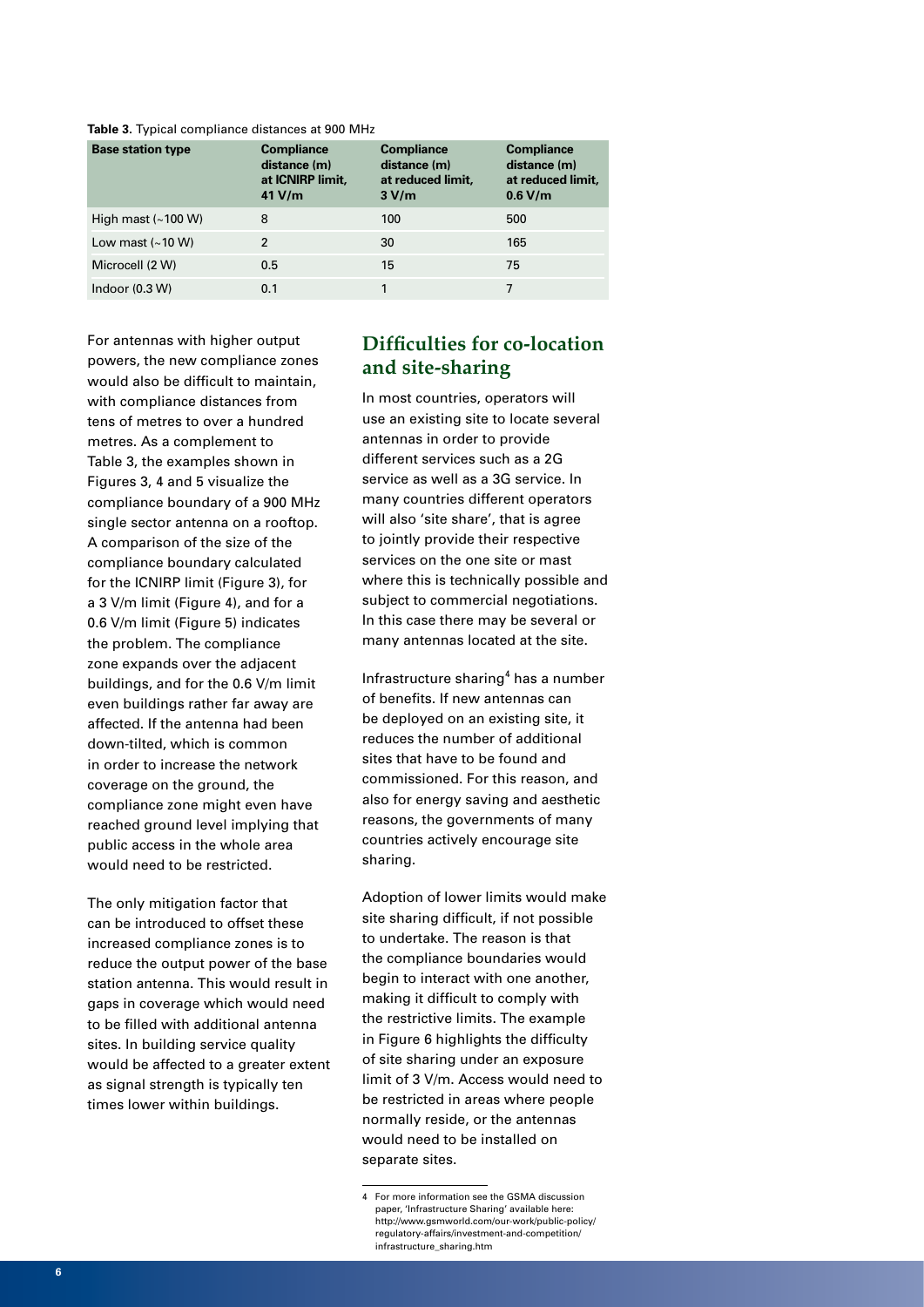**Figure 3.** The compliance distance of a typical roof-mounted base station, calculated for the ICNIRP limit of 41 V/m, is 2.3 meters in the forward direction.<sup>4</sup>



**Figure 4.** The compliance distance of a typical roof-mounted base station, calculated for an exposure limit of 3 V/m, is 33 meters in the forward direction.4



**Figure 5.** The compliance distance of a typical roof-mounted base station, calculated for an exposure limit of 0.6 V/m, is 165 meters in the forward direction.



5 For Figures 3, 4 and 5, the base station modeled involved a 900 MHz antenna with an output power of 10 W and antenna gain of 15 dBi.

## **Impact for the provision of additional services using existing sites**

In much the same way as site sharing would become a problem, operators who wish to deploy additional radio technologies or antennas at a given site would also find it difficult to ensure manageable compliance distances. Again, the compliance boundaries for each additional antenna that would be located on a site could overlap and thereby further extending the effective compliance boundary for the overall site. This may act as a barrier to the deployment of higher data rate mobile technologies that are integral to the policies of many governments to promote access to services such as wireless internet or mobile broadband.

## **Reducing power output of antennas affects network coverage**

Network operators faced with the above issues have only a limited range of options:

- • reduce the output power of all of the antennas on a site to restore the compliance distance to a manageable area; in combination with
- deploying new services on new sites which comes with the resulting difficulties of obtaining permits and facing community opposition.

Reducing the output power of the antennas on a given site will reduce the coverage that can be provided by those antennas. The lower the limits the more the power needs to be reduced and the greater the impact there will be on network coverage, especially to coverage within buildings. Table 4 shows the power reduction needed relative to the ICNIRP limit at 900 MHz in order to maintain the same manageable size of the compliance boundaries.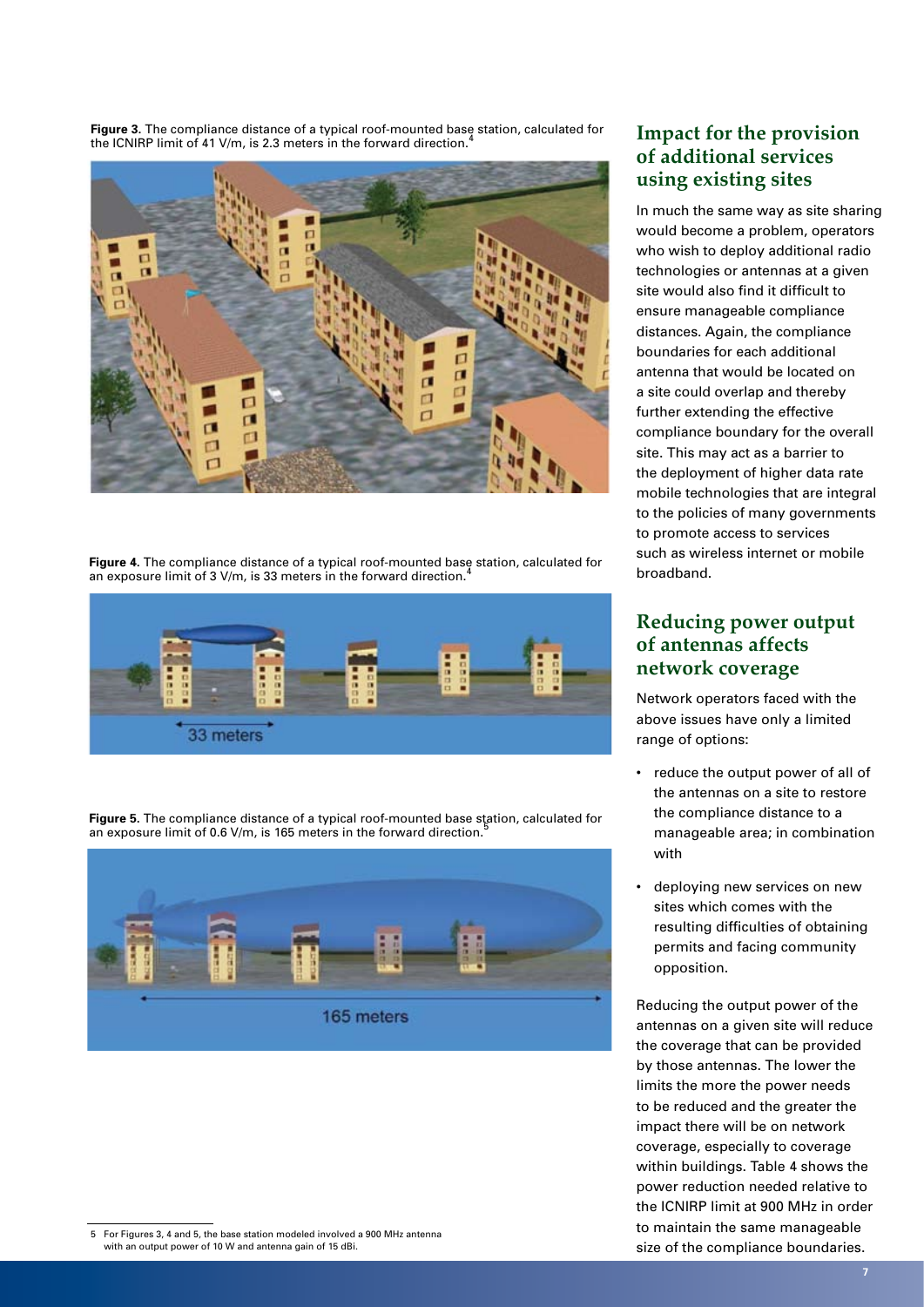**Figure 6.** Two operators share a mast with three antennas each, which at ICNIRP limits results in one separate compliance boundary for each of the six antennas (shown in aqua). When the limits are reduced to 3 V/m the compliance boundaries of the six antennas overlap resulting in one very large compliance boundary (shown as transparent blue).



**Figure 7.** The orange area shows the existing indoor mobile service coverage for a commercial 3G network in suburban Sydney, Australia.



**Figure 8.** The orange areas are predictions of the places where indoor mobile service coverage is maintained should power reductions be imposed to meet a 3 V/m limit.



**Table 4.** Transmitter power relative to allowable power for ICNIRP limit

| <b>Limit <math>(V/m)</math></b> 41 |     | 14              | 3   | 0.6  |
|------------------------------------|-----|-----------------|-----|------|
| Power (%)                          | 100 | 12 <sup>°</sup> | 0.5 | 0.02 |

Figure 7 and Figure 8 show the impact of the power reductions needed to meet a 3 V/m limit (and maintain the same compliance boundaries) on network indoor coverage in modelling undertaken on a real network. The result is substantial gaps in the network coverage that can be provided. To address this, the operator must find new sites to deploy additional base stations to restore the mobile service that consumers expect and governments, through licence conditions, legally require.

#### **Reducing power output of antennas results in the need for more antennas**

The inevitable consequence of adopting a lower limit is that more base stations will be required to ensure that an operator can provide the required network coverage with a good quality of service.

Figure 9 is the impact upon just one operator amongst the three in Belgium where operators have faced calls for a 3 V/m limit. The result of a 3 V/m limit in Belgium would mean that the operator would be required to install 40% more base stations to restore the quality of service (QoS) to the level that is offered today. While the detailed impact on each network will be slightly different, the overall consequences are the same.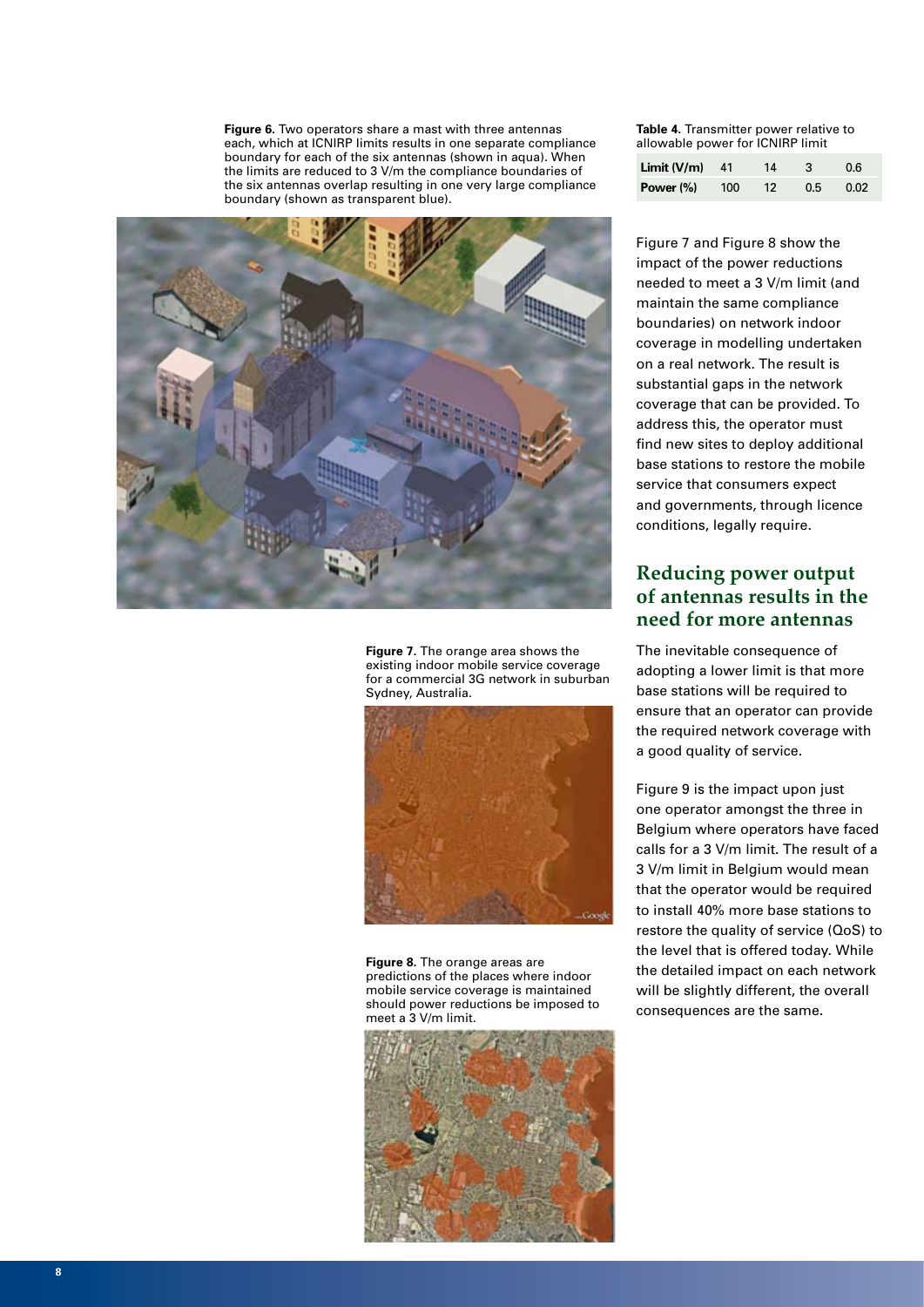**Figure 9.** Existing outdoor coverage areas (marked in red) (top) and post-3 V/m estimation along with the number of additional base stations required for just one operator to restore coverage to existing levels (bottom) after required power reductions to obtain manageable compliance boundaries.



#### **Reduced limits will require more in-situ measurements**

When considering the impact of adopting lower limits and retrospectively applying them to existing base stations, one immediate consequence is that the estimated maximum levels in areas where people usually reside may become very close to or even exceed the revised limits. This is especially the case when 3 V/m or lower are considered. In practice, this will mean that many base stations will need to have field measurements undertaken to ensure that the base station is compliant, in addition to other changes that may be required. This additional testing is expensive and unnecessary.

## **Cost implications**

As discussed above, the number of antenna sites needed in the networks will multiply when transmitter power must be reduced. The site acquisition process is costly, not only for the operators, but also for the local administration offices. The introduction of lower exposure limits would entail a very large number of simultaneous site acquisition applications for the offices to handle. The increased costs for the operators would have to be reflected in the mobile service costs for mobile phone users. Experiences from the attempted introduction of a lower limit, 0.6 V/m, in the city of Salzburg in 2001 show that the local administration got an extremely heavy workload, and the 3G network was severely delayed.<sup>6</sup> Today, this limit is not used in practice since it is too low to provide 3G services.<sup>7</sup>

# **Reduced limits: policy implications for government and the community**

## **The absence of a scientific rationale**

Five decades of research into EMF and health has produced a large body of scientific literature which national and international standards organizations have reviewed to establish safe exposure limits. The WHO and the ITU recommend adoption of the ICNIRP recommendations, which already include a 50-fold safety margin for the general public, and are designed to protect all members of the community including the sick, elderly and children.

Once the ICNIRP limits are abandoned so too is a healthbased scientific rationale for any alternative limits chosen. Without a scientific justification for the limits adopted, it becomes difficult to resist calls for further reductions. This is exactly what has happened in Belgium, a country which adopted the 'precautionary' limit of 20.6 V/m (exactly half of ICNIRP's limit) in 2007, however in the face of continued pressure, in 2009 it then adopted a 3 V/m limit. The WHO warns<sup>8</sup> in relation to precautionary policies:

*A principle requirement is that such policies be adopted only under the condition that scientific assessments of risk and science-based exposure limits should not be undermined by the adoption of arbitrary cautionary approaches. That would occur, for example, if limit values were lowered to levels that bear no relationship* 

7 See the report by the Swiss Federal Office of Communications OFCOM at: http://www.ofcom.ch/ dokumentation/zahlen/00545/00547/00548/index.html?lang=en

<sup>6</sup> See MMF Viewpoint Austria 070326, available at: http://www.mmfai.org/public/docs/eng/070326\_MMF\_ Viewpoint\_Austria\_ICNIRP.pdf

<sup>8</sup> *Electromagnetic Fields And Public Health: Cautionary Policies,* WHO Backgrounder, March 2000 available at http://www.who.int/docstore/peh-emf/publications/facts\_press/EMF-Precaution.htm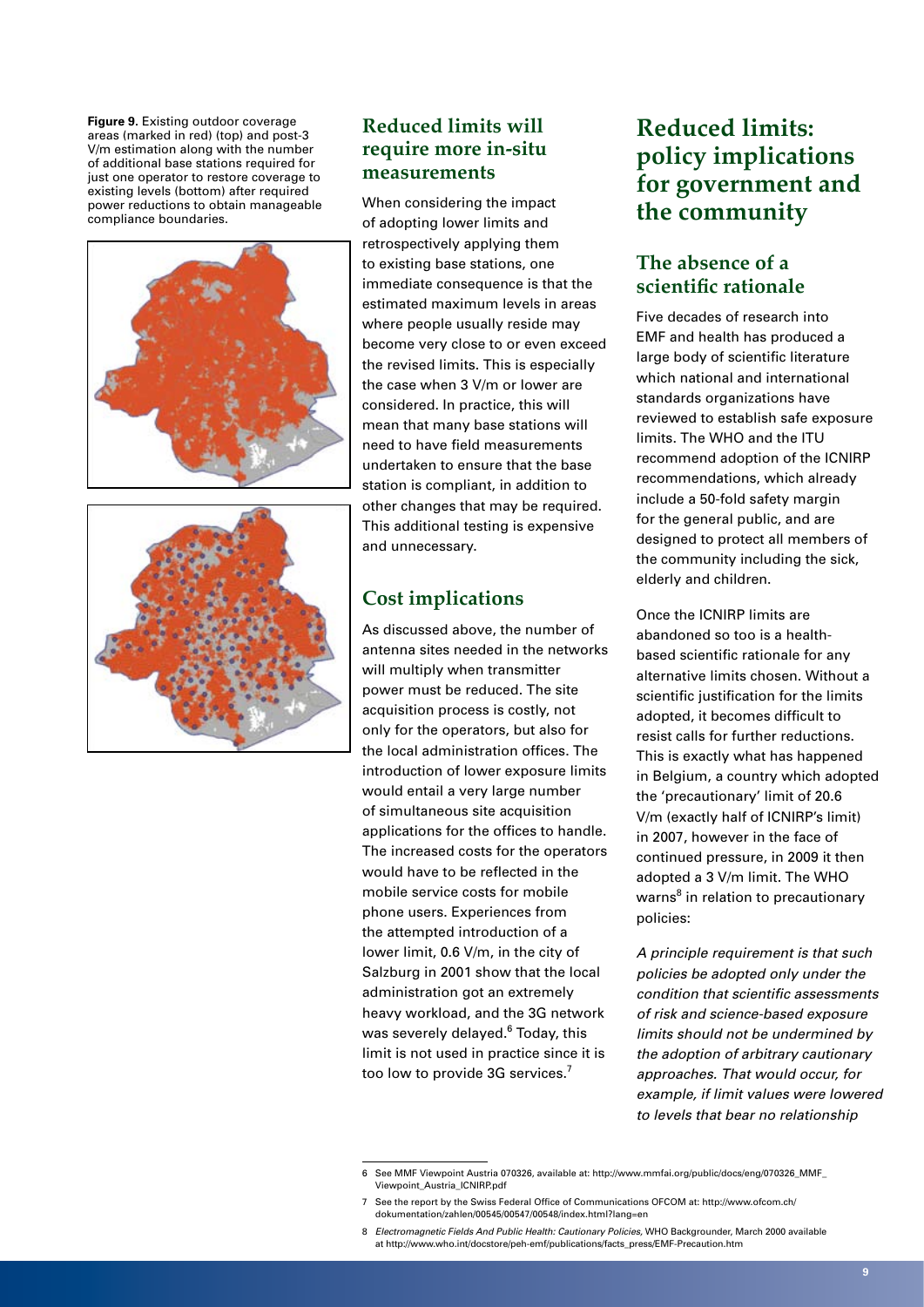*to the established hazards or have inappropriate arbitrary adjustments to the limit values to account for the extent of scientific uncertainty.*

ICNIRP guidelines and the national standards that have incorporated them have the benefit of decades of research to support them as well as the endorsement of the World Health Organization. Arbitrarily lower limits have no scientific justification and provide no public health benefit. As the previous sections show, however, they do have significant implications for network operators and the services that can be provided.

#### **Reduced limits increase public concern**

Often the argument advanced for the adoption of lower limits is that they are needed as a 'precaution' against possible health effects of the RF signals from base stations.

Despite the fact that the RF signals are inherently similar to those transmitted by TV and radio broadcasting towers, base stations for mobile communications are considered differently, and 'precautionary' measures are applied discriminatingly. However, there is now a growing body of research showing that adopting 'precautionary' measures such as lower limits, is having the opposite effect to that intended: it is increasing, not lowering, the level of concern amongst the general public.<sup>9</sup>

Figure 10 graphically illustrates this point. The 2007 EMF Eurobarometer $10$  asked questions related to EMF, including a threshold question about whether people were concerned about potential health risks of electromagnetic fields.

**Figure 10.** 2007 EMF Eurobarometer survey results showing the percentage of people in those countries that had answered 'very concerned' or 'fairly concerned' about potential health risks of electromagnetic fields.



Question B2: Are you concerned about the potential health risks of electromagnetic fields?

Answers: Very concerned and fairly concerned.

Source: EMF Eurobarometer, 2007.

Almost all of the countries with the highest percentages of people expressing concern had already adopted measures described as 'precautionary' by their national governments including: lower limits; exclusion zones preventing base stations near schools and hospitals; or strong public communications on the issue.

#### **Reduced limits affect emergency services**

One of the consequences that is often overlooked in the debate about the adoption of lower limits is the impact that these lower limits will have on the emergency services' radio communications networks. Emergency services in many countries are moving toward the adoption of various digitalbased radio technologies which are designed to provide greater coverage and allow additional services to be accessed by the officer on the ground. These emergency services' networks are deployed on the same basis as the mobile

communications network, and therefore are impacted in exactly the same way as the mobile phone network if lower limits are adopted.

In Belgium, the Interior Minister issued a public statement $11$  stating that the adoption of 3 V/m limits would reduce the coverage of the TETRA emergency service network by 50%.This network serves the country's police, fire-brigade and ambulance services.

<sup>9</sup> Barnett *et al* 2007, Wiedemann and Schutz 2005.

<sup>10</sup> Public opinion polling undertaken for European Commission.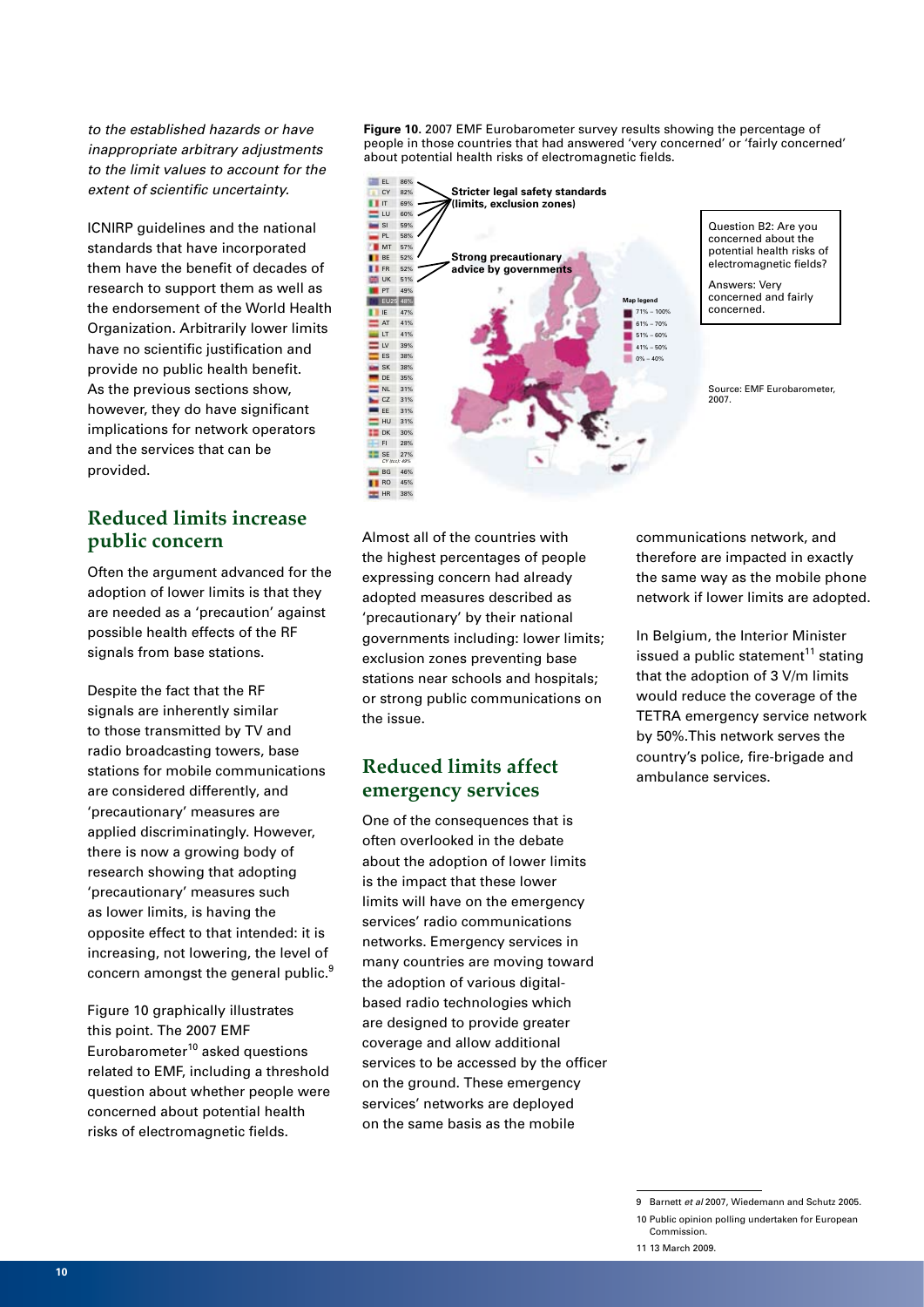



Applicable Limit (3 V/m) Measured Level (2.2 V/m)

## **Reduced limits result in an increase in the number of base stations**

As has already been discussed above, the adoption of lower limits results in a technical need for additional base stations to restore the coverage and quality of service that consumers expect and demand.

This outcome is problematic for public policy, because lower limits are most often adopted as a 'precautionary' measure which thereby gives credibility to the perception that there is something to be concerned about by living or working near to a base station. Therefore, it is not surprising that local communities are even less supportive of additional base stations in this context.



Such measures risk heightened community concerns while at the same time imposing the technical and operational need on operators to deploy additional base stations.

#### **Reduced limits mean base stations operating 'closer' to the limits**

Again, as lower limits are most often adopted as a 'precautionary' measure, one of the difficulties this creates is the perceptual problem that exposures to base station signals are now 'higher' or 'closer' to the limits.

Figure 11 shows the results of a measurement from a base station antenna in a publicly accessible area.<sup>12</sup> The levels are expressed as percentages of the ICNIRP level and of the 3 V/m level after squaring the field strength values and limits.13 The maximum exposure found corresponded to 0.3% of the ICNIRP limit. With the new restrictive limits, the exposure from their same site would be 54% of the limits without any change to the operating power or configuration of the site.

12 Measurements by Australian agency ARPANSA, can be found at: http://www.arpansa.gov.au/ radiationprotection/BaseStationSurvey/

13 Please refer to footnote 2 for further information.

For many other base stations – especially those on smaller mounts or rooftop installations and where significant re-configuration is required to bring them within the new limits, their relative output compared to the standards is likely to be much higher.

If the decision is taken to adopt lower limits on a precautionary basis, which then results in base stations which are operating at levels not hundreds or thousands of times below the limits but rather close to them, the question that needs to be asked is how does this reassure the public?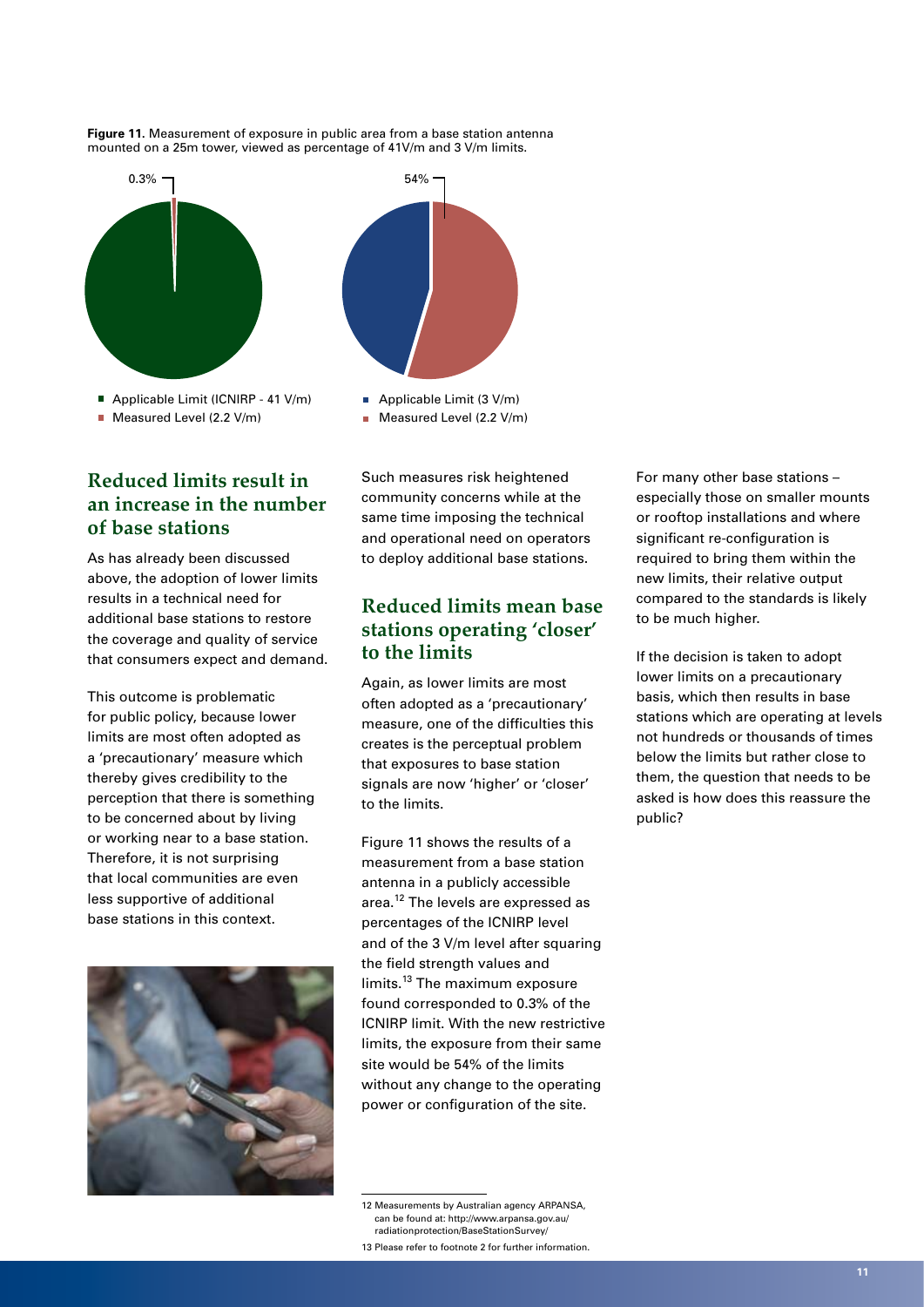## **Reduced limits ignore the overall policy environment that the mobile communications industry operates within**

In essence the industry operates within the following framework:

- There has been over 50 years of scientific research in the safety of electromagnetic fields involving numerous frequencies, modulations and power levels; with extensive research carried out within the last two decades specifically on mobile communications;
- The research has led to the development of exposure standards that already incorporate a substantial safety margin to provide protection for all members of the community;
- • These standards are recommended by the WHO, and the expert scientific consensus is that no research has confirmed any adverse health effects caused by RF exposure at levels up to these standards;
- • Products sold by the industry are designed and tested to ensure compliance with these standards;
- • When operating, base stations are designed to minimise power output to avoid interference with other nearby base stations;
- • Base stations also control the power output of phones, and instruct them to only use the power level needed to make and maintain a quality call;
- • The industry provides communication materials on issues such as the safety of mobile phones and base stations;



- The industry itself supports ongoing research, often in partnership with other stakeholders; and
- • Individual measures are available to reduce exposure from mobile phones if desired.

It is interesting to note that many of these elements – supporting research, developing standards and communicating on the issue are often called for in adopting precautionary measures in other domains. We encourage policy makers to include all of these elements as part of the efforts to address this issue.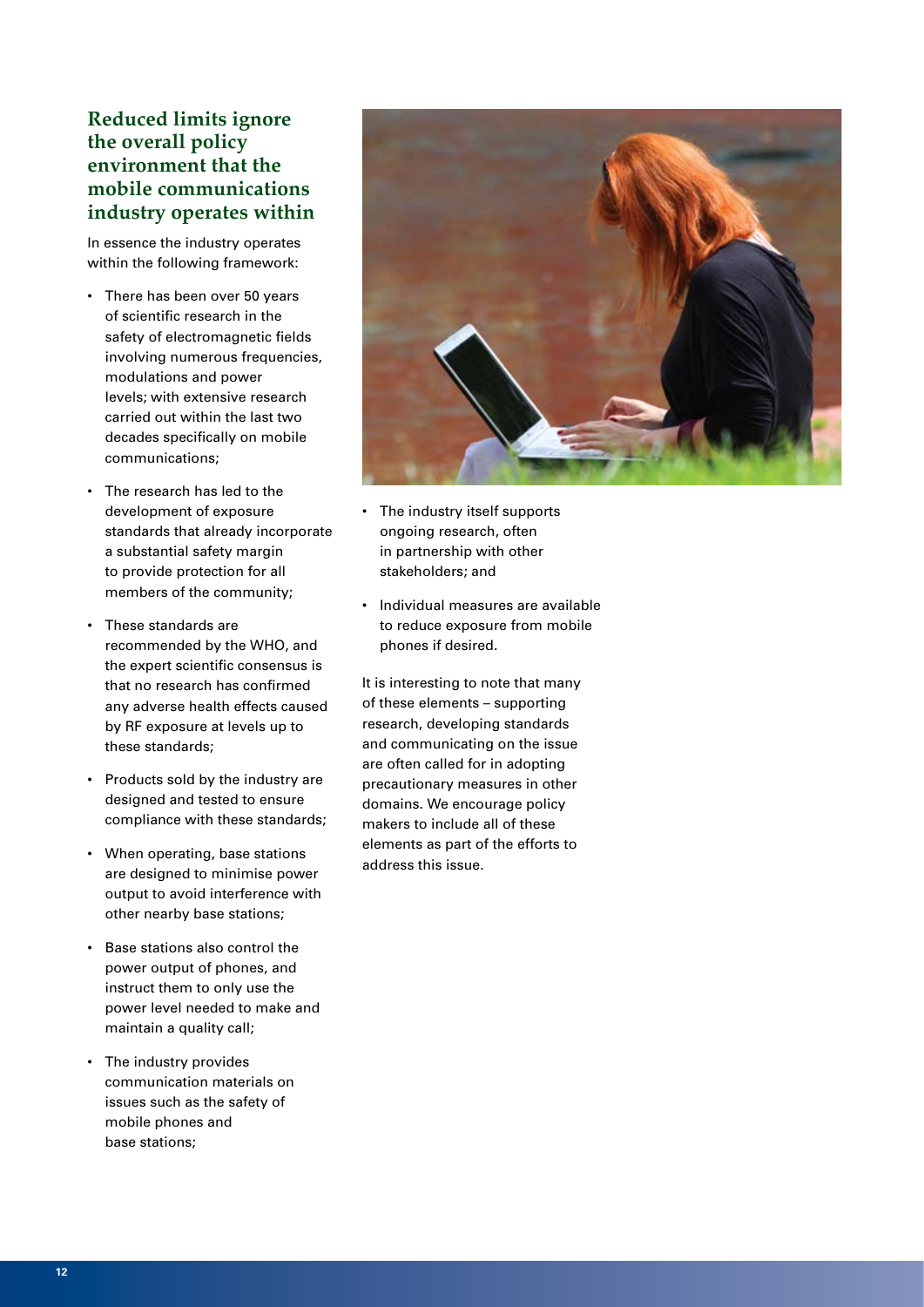# **Conclusions**

Adoption of lower limits is often seen as a politically attractive option in order to respond to the concerns expressed by some members of the community. There are a number of important policy related implications associated with such a measure, such as:

- • Lower limits lack any scientific justification, and as such, resisting calls for further reductions becomes a matter of political will rather than of scientific merit;
- • Reducing limits is interpreted by the public as evidence that there is something to be concerned about regarding the safety of base stations;
- • Lower limits create the perception that base station emissions are now much higher when viewed as a percentage of the relevant limit compared with the international limit;
- • Lower limits ignore the overall policy environment that mobile communications networks operate within, which are themselves consistent with a 'precautionary approach'; and
- • Consistent international experience is that 'precautionary measures' such as reduced limits only increases the level of concern within the public rather than reduce it.

In addition, such a measure is generally undertaken without considering the technical impacts that such a decision would make, namely that:

- Compliance distances become too large to be practical, and require substantial network re-design and power reductions to restore such distances to manageable levels;
- Co-location, site sharing and deploying additional services are made increasingly difficult as lower limits are adopted, necessitating more sites;
- Requiring network operators to reduce the power output of antennas adversely effects network coverage, necessitating additional base stations to fill gaps created by reduced power outputs of nearby base stations; and

• Reductions in network coverage can adversely impact the emergency services as well as consumers who are in an emergency situation and who are relying on their mobile phone to contact emergency services.

For the above reasons, the mobile communications industry believes that the adoption of lower limits below those established by ICNIRP and recommended by the WHO represents a poor policy choice, and one that actually threatens the proven safety, security and economic benefits that mobile communications provides to the community at large.

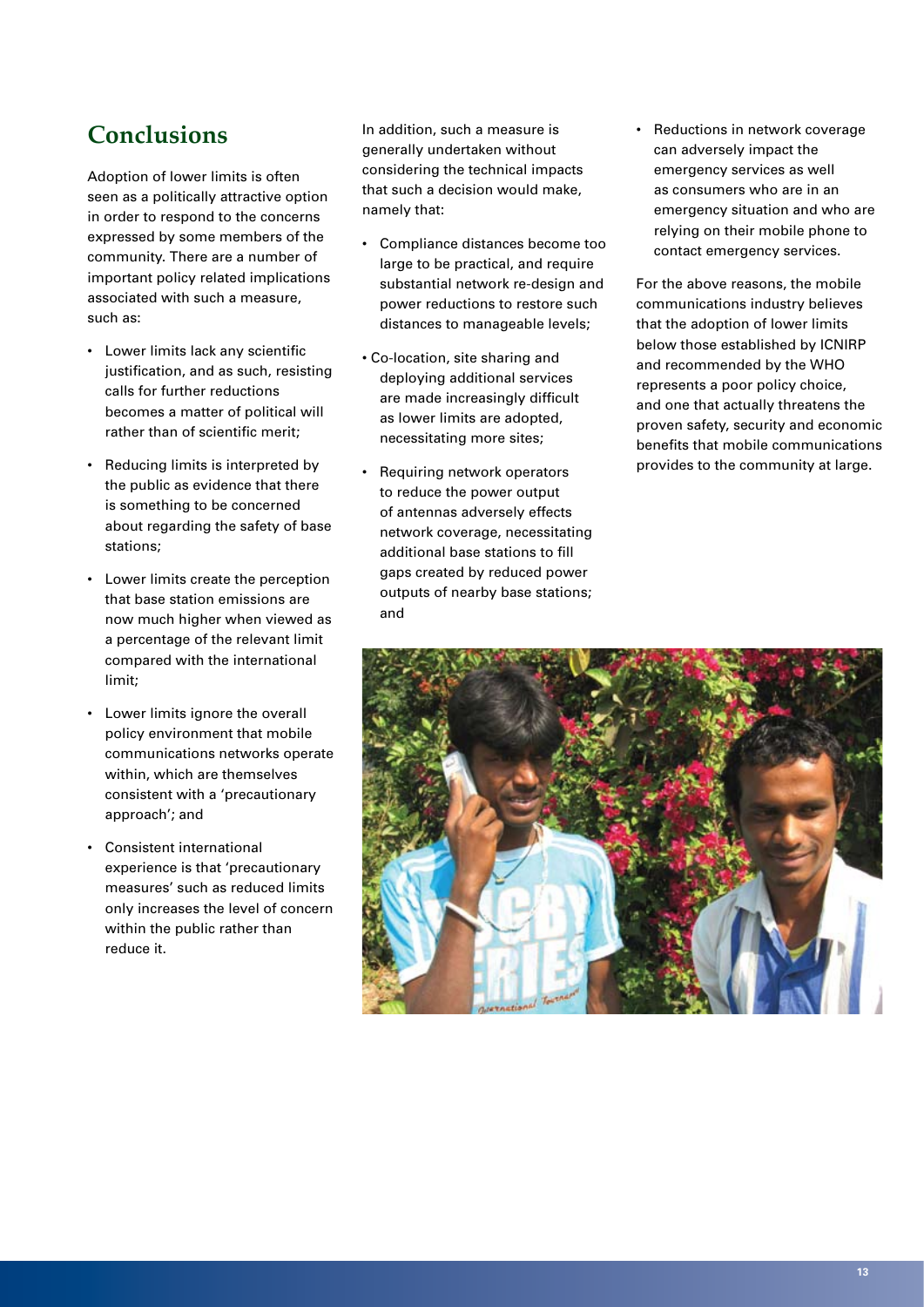#### **ANNEX A**

# **General network operation and design principles**

## **Base stations**

Mobile networks are made up of an interconnected series of antenna sites called 'base stations.' Base station transmitter power levels may vary considerably, depending on the size of the region, or cell, that it is designed to service.

#### **How mobile networks work**



Typically transmitted power from an outdoor base station may range from a few watts (W) to 100 W or more. However, when compared with the output from a FM radio transmitter (typically 2000 W) or TV transmitter (typically 40000 W), the base station power outputs are significantly lower. The output power of indoor base stations is even lower and similar to that of a mobile phone.

Base station antennas are typically about 15-30 cm in width and up to a few metres in length, depending on the frequency of operation. They are usually mounted on buildings or towers at a height of 15 to 50 metres above the ground.



These antennas transmit Radio Frequency (RF) electromagnetic fields (also called radio waves) in patterns that are typically very narrow in the vertical direction (height) but quite broad in the horizontal direction (width). Because of the narrow vertical spread of the beam, the RF field intensity at the ground directly below the antenna is very low. The RF field intensity on the ground increases slightly as one moves away from the base station and then decreases at greater distances from the antenna.

For a few meters, directly in front of the centre of the antenna, the RF fields may exceed the permitted exposure levels. In order for the public to be prevented from entering areas where the permitted exposure levels may be exceeded, the antennas are elevated, and when necessary fences, locked doors, or other means of restricting access (with appropriate signs if needed) may be implemented.

#### **Directivity of base station antennas**

Base station antennas are designed to transmit the radio signals in a reasonably flat beam to optimise coverage. Antennas have 'gain', that is to say that the transmitted energy is directed towards areas where people use phones so as to maximize coverage with the lowest possible output power.

At ground level the maximum measured exposure is generally a small fraction of the exposure limit and will typically occur at distances between 50 and 300 m from the base station. The distance is dependent on characteristics of the site such as the antenna, the height and surrounding buildings and the surrounding terrain.

In general, base station antennas direct their power outwards, and do not transmit a significant amount from their back surfaces or towards the top or bottom. This is particularly relevant as there is a public perception that exposure is stronger directly under antennas. Therefore, when antennas are mounted on buildings, the exposures in rooms directly below the antennas are lower than in the area in front of the antenna.

Base station antennas generally transmit outwards and not from their back, top or bottom surfaces so exposures are lower in those directions.

Mobile phones on the other hand have antennas that are almost equally effective in all directions to ensure reception, regardless of the phone's position.

Whatever the equipment, the strength of a radio wave (called power density) decreases dramatically as it travels away from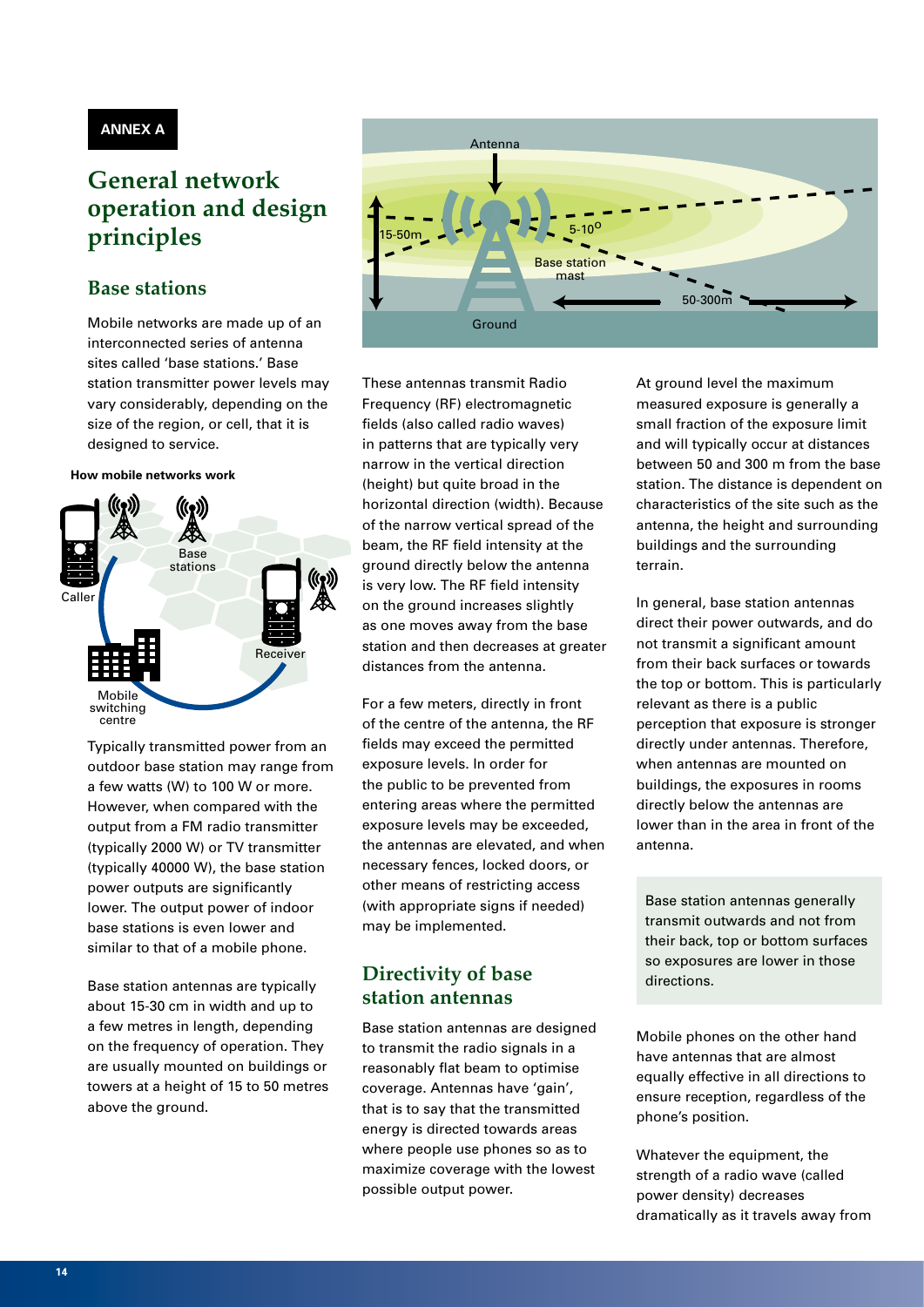the antenna. In free space, the power density decreases to one fourth when the distance is doubled. In reality, the power density levels reduce much quicker than that due to obstacles such as, trees, buildings, etc.

Although it may be considered desirable that base station equipment is placed in industrial areas or areas remote from habitation there has to be a balance. Equipment placed too far from the users not only gives poor communication quality but also cause the phones to increase their output power to sustain the connection, thus decreasing battery life and talk time.<sup>14</sup> Also, each base station can only support a limited number of simultaneous calls. As the number of subscribers grows more base stations are needed and these need to be close to where people want to use their phones.

#### **Site design considerations**

During the last decade the design of mobile communications equipment has developed significantly, with a general trend to smaller, more efficient equipment offering equal or greater functionality.

Creative antenna and mast design is capable of significantly reducing the visual profile of mobile communications infrastructure. This has proven to be a popular approach especially where the base station will be located in an aesthetically or environmentally sensitive area. It is not suitable in all locations because there may be some reduction in technical performance when using smaller antennas. In addition, some community groups have criticised mobile network operators for 'hiding' antennas.

This is not always possible for base station antennas as radio engineers can achieve optimum performance when antennas are mounted on high structures (or the top of buildings) away from physical obstruction such as other buildings and trees.

## **Mobile phones**

When a mobile phone is switched on, it listens for specific control signals from nearby base stations. When it has found the most suitable (usually the nearest) base station in the network to which it subscribes, it initiates a connection. The phone will then remain dormant, just occasionally updating with the network with information such as location, until the user wishes to make a call or is called.

Mobile phones use Adaptive Power Control as a means of reducing the transmitted power to the minimum possible whilst maintaining good call quality. This reduces interference between mobile phone calls and also prolongs battery life and, hence, extends talk time. The output power of mobile phones is very low. During a call, and depending on whether it is a 3G or 2G handset, the output power can vary between a minimum level of less than 1 μW up to a peak level of 2 W. The maximum average power of a handset is however less than 0.25 W.

The area served by a base station is termed a 'cell'. When the caller moves from one cell to another, the system hands over the call from one base station to another seamlessly, so the caller is unaware of the change of base station and the associated output power fluctuations caused by moving either closer to or further from a base station.

<sup>14</sup> Note that phones are tested and certified at maximum power so regardless of the distance from the base station or level of reception the handset complies with the ICNIRP or relevant national limits.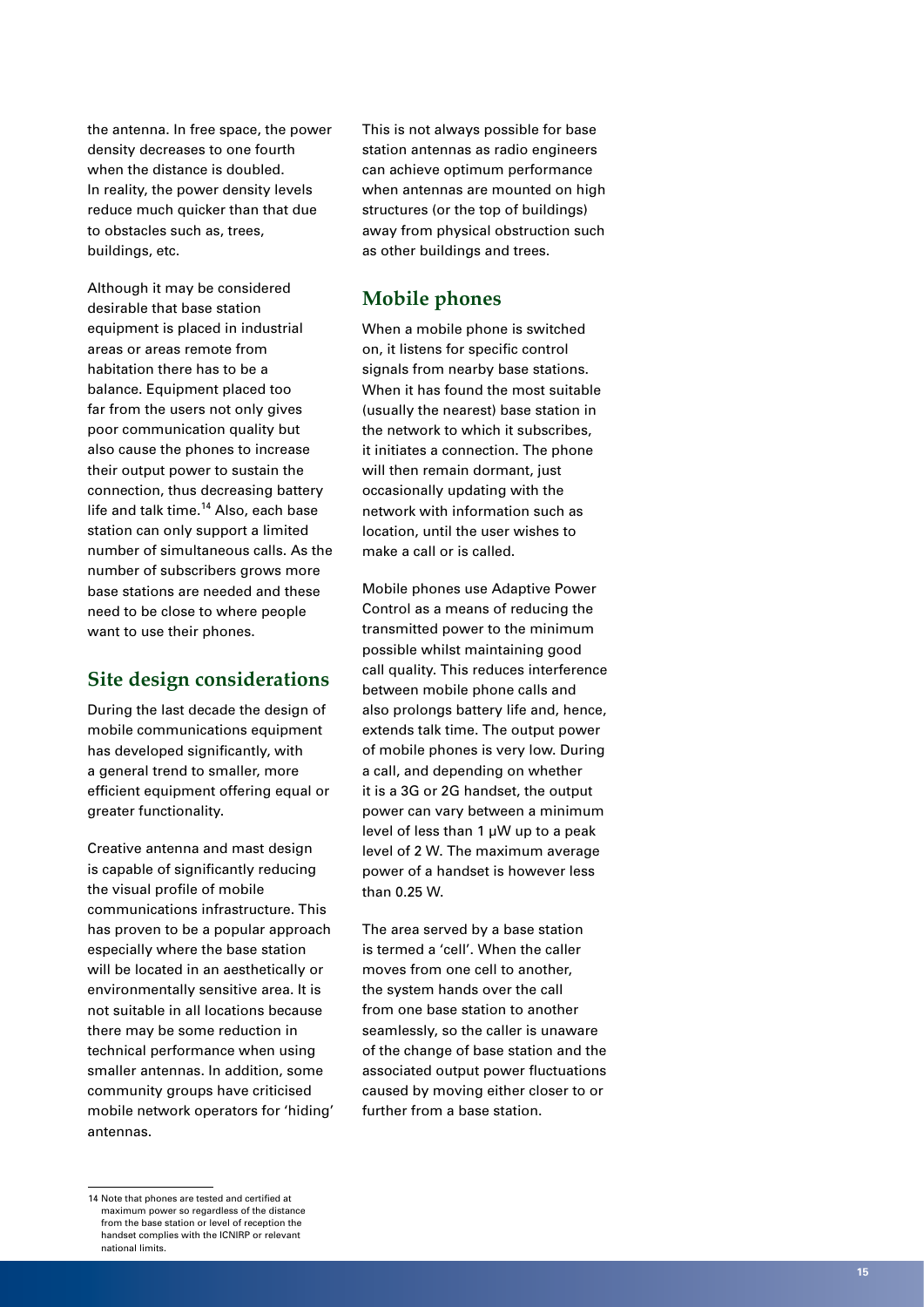#### **ANNEX B**

# **Existing standards for assuring compliance**

There are two types of standards that are applicable to base stations: the first is the *exposure standards* that specify the RF exposure limits for the general public and occupational users or workers. The second types of standards are the *compliance assessment standards,* which are used to assess and demonstrate that a particular piece of base station equipment, or a base station site, is compliant with the exposure standards.

**Exposure standards** set safety limits for the public and workers that are intended to provide protection against all established health hazards. They usually provide *basic restrictions*, the maximum allowable RF energy deposited in the body, and *reference levels*, external field levels that are more easily measured for compliance purposes. The measure of absorbed radio frequency energy is Specific Absorption Rate (SAR) in units of watts per kilogram (W/kg).

**Compliance assessment standards** describe the procedures used to ensure that mobile phones and networks comply with the exposure standards.

In order to verify that the RF exposure from radio base stations is below prescribed limits standardized test protocols are used. Such standards have been developed or are under development by the International Electrotechnical Commission (IEC), the International Telecommunications Union

(ITU), European Committee for Electrotechnical Standardization (CENELEC) and the Institute of Electrical and Electronics Engineers (IEEE).

Most countries around the world require or recognize RF exposure limits based on guidelines established by the International Commission on Non-Ionizing Radiation Protection (ICNIRP). Both the World Health Organization (WHO) and the International Telecommunications Union (ITU)<sup>15</sup> recommend the adoption of ICNIRP guidelines as national exposure standards.

In Europe, CENELEC has published standards related to placing base stations on the market (EN 50383, EN 50384 and EN 50385). Using the protocols specified in these standards, manufacturers can determine the appropriate RF exposure compliance boundaries (safety distances) around antennas for typical base station configurations at the maximum output power. CENELEC has also developed standards for the demonstration of compliance of base stations when the network operator puts base stations into service (EN 50400 and EN 50401), which specify procedures to be used to determine whether the environment (reflections and/or other RF sources) has an effect on the compliance boundary at maximum power. Investigations (in some case measurements) have to be performed around the antenna out to a range where the field strength level is below 5% of the relevant exposure limit. In addition to this, CENELEC has published a standard for *in situ* measurement (EN 50492) that can be used for surveillance of compliance with the RF exposure limits in any location, including places where people live and work.

<sup>15</sup> http://www.itu.int/itudoc/itu-t/aap/sg5aap/history/ k52/k52.html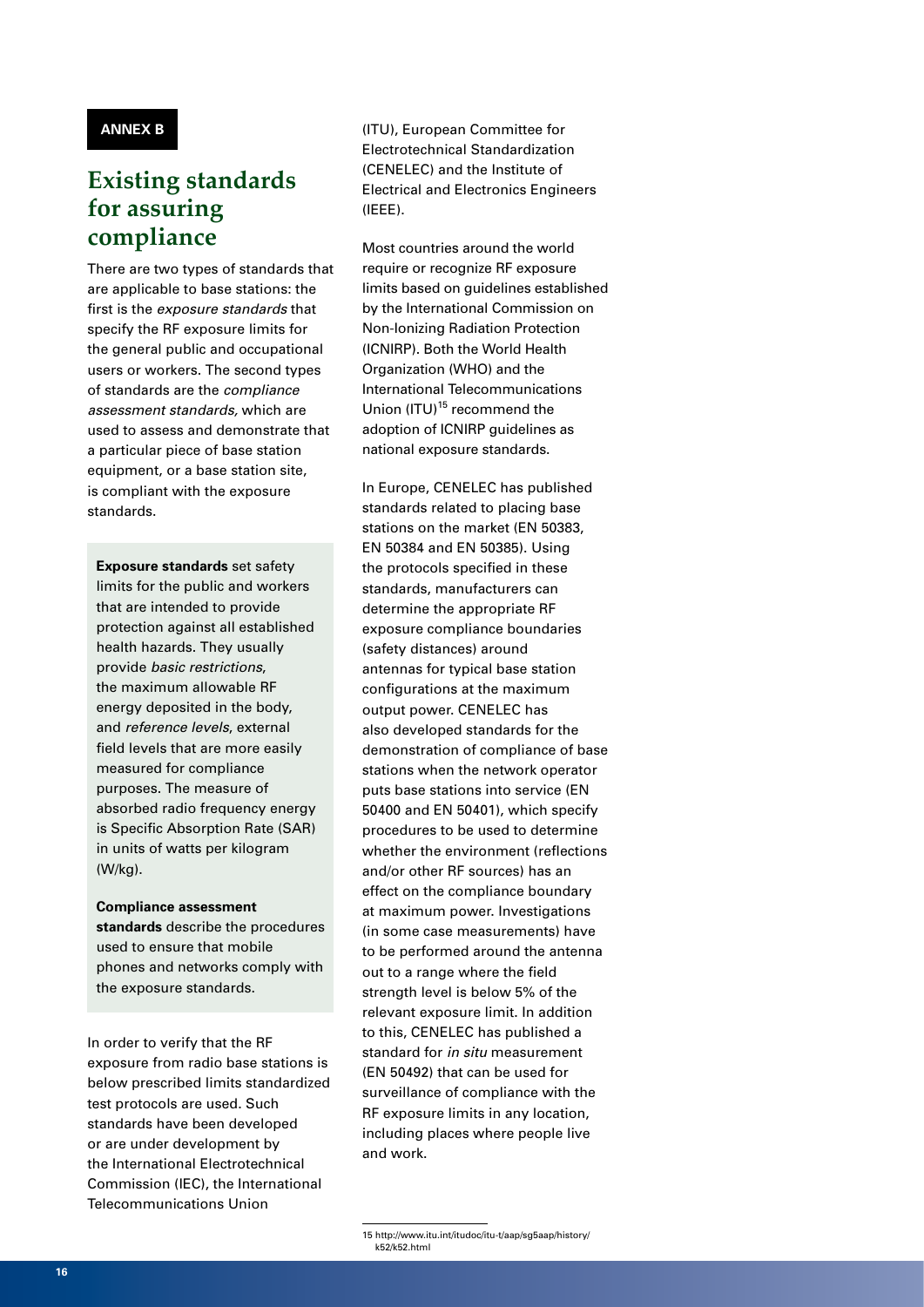**ANNEX C**

# **Typical compliance distances for different base station antenna types**

Table 5 shows types of antennas commonly found at base station or antenna sites. A photo is given of each antenna(s) as well as a sketch indicating the shape of the compliance boundary. The typical compliance boundaries given are valid for ICNIRP exposure limits.

#### **Table 5.** Base Station Antenna Types

#### **A. Omni-directional antenna**

Radiates RF energy equally in all horizontal directions. Output power is typically 10 – 80 watts, and the typical compliance boundary for the public is 0.5 – 2 meters from the antenna.

#### **B. Sector antenna**

Restricts most of its radiated RF energy to a narrow angular sector in the forward direction. Antenna output power is typically 10 – 80 watts, and the compliance boundary for the public may then extend 1 – 8 meters from the front face of the antenna.

#### **C. Antenna farms (or clusters)**

Antennas are often grouped together on masts. The combination illustrated here is that of an omni-directional antenna mounted above a cluster of three sector antennas. The compliance distance may be larger than for the individual antennas.

#### **D. Radio relay antenna (or fixed point-to-point link)**

Concentrates its RF energy into a narrow beam in the forward direction. Power levels are typically low, less than 1 watt, and safety distances a couple of centimeters. The parabolic dish antenna is one example.

#### **E. Micro cell antenna**

Typically a small sector antenna with output power of a few watts for providing coverage over short distances (typically 300-1000 meters). It is often mounted on an existing building, where it can be disguised as building features. The compliance boundary has the same shape as for a sector antenna.

#### **F. Indoor antenna**

Also sometimes termed picocells and provide localised coverage inside buildings where coverage is poor or where there are a high number of users such as airport terminals, train stations or shopping centres. The power level is similar to that of a mobile phone. The compliance boundary is located within a few centimeters of the antenna.